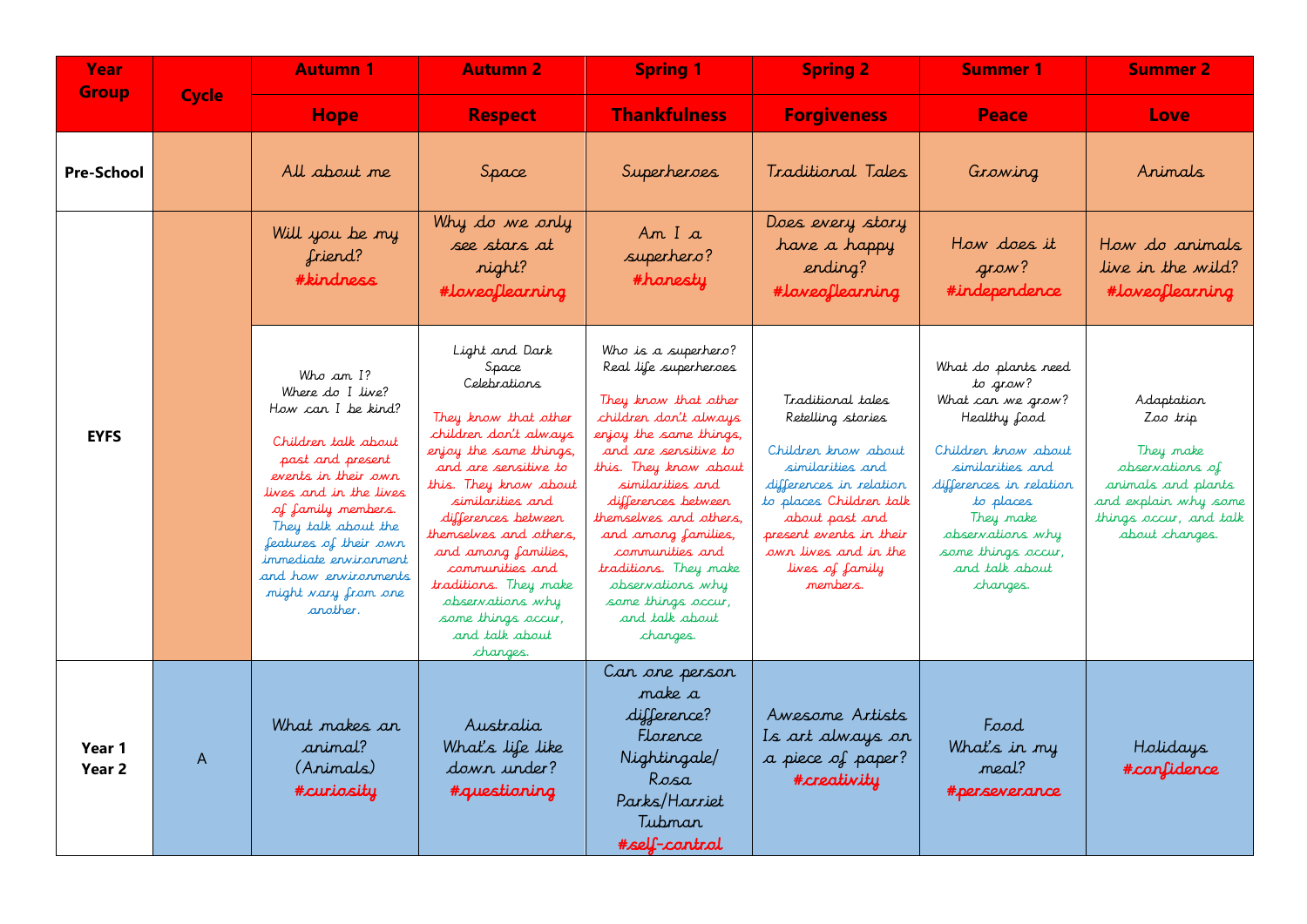|                  |        | Animals including<br>humars<br>Living things and<br>habitats-food                    | Geographical<br><i>vocab/aerial</i><br>photos/maps<br>Comparing a<br>contrasting non-<br>European country<br>Continents, oceans,<br>UK.              | Materials<br>Events beyond living<br>memory<br>Historical figures | Historical<br>figures/events                                                                | Plants<br>Animals inc humans<br>Living things and<br>habitats-food                                                                                                   | Events beyond memory<br>Events commemorated<br>through festivals and<br>anniversaries<br>Compass directions |
|------------------|--------|--------------------------------------------------------------------------------------|------------------------------------------------------------------------------------------------------------------------------------------------------|-------------------------------------------------------------------|---------------------------------------------------------------------------------------------|----------------------------------------------------------------------------------------------------------------------------------------------------------------------|-------------------------------------------------------------------------------------------------------------|
|                  |        | What's the story?<br>#curiosity                                                      | Why celebrate?<br>#enthusiasm                                                                                                                        | How does<br>change happen?<br>#perseverance                       | Can weather be<br>measured?<br>#questioning                                                 | Does Measham<br>have a memory?<br>#communication                                                                                                                     | Are all rules<br>fair?<br>#positivity                                                                       |
|                  | B      | Materials and<br>properties<br>Changes within living<br>memory                       | Living things and<br>their habitats<br>World maps-identify<br>continents, countries<br>Events commemorated<br>through festivals and<br>arriversaries | Animals inc humans<br>Events beyond living<br>nemory              | Changes in weather<br>and seasons<br>Hot and cold places                                    | Events within and<br>beyond living memory<br>Significant historical<br>events, people in own<br>locality<br>Fieldwork and enquiry<br>Human and physical<br>geography | Scientific enquiry<br>Events beyond living<br>memory                                                        |
| Year 3<br>Year 4 | A<br>B | How does the<br>Earth Rock and<br>Roll?<br>#loveoflearning                           | Were they<br>revolutionary?<br>#ambition                                                                                                             | Veni, Vidi, Vici -<br>Did they?<br>#teamwork                      | Did you hear<br>that?<br>#erthusiasm                                                        | Will water ever<br>run out?<br>#curiosity                                                                                                                            | Is it easy to<br>adapt?<br>#questioning                                                                     |
|                  |        | Rocks and fossils<br>Physical geography<br>Escape from Pompeii<br>Christina Balit    | Electricity<br>Victorian inventions<br>Cogheart - Peter Rundl                                                                                        | Ranars<br>Roodica the Rude -<br>Margret Ryan                      | Saurd<br>Roodica the Rude -<br>Margret Ryan                                                 | States of matter<br>Water cycle<br>Rhythm of the Rain -<br>Grahame Baker-Smith                                                                                       | Habitats<br>Arimals<br>Climate zones<br>On the Origin of<br>species - Sabina<br>Radina                      |
|                  |        | Is it balanced?<br>#independence                                                     | What's the link?<br>#teamwark                                                                                                                        | What's the force<br>within us?<br>#reasoning                      | How great were<br>they?<br>#creativity                                                      | Is change<br>always good?<br>#reflecting                                                                                                                             | Can we survive?<br>#focus                                                                                   |
|                  |        | Human digestion<br>Nutrition<br>Teeth<br>George's Marvelous<br>medicine - Roald Dahl | European countries<br>and food comparisons<br>Trade links<br>Madame Pamplemousse<br>and her incredible<br>edibles - Rupert<br>Kingfisher             | Forces and magnets<br>The Iron Man-Ted<br>Hughes                  | Greek's impact on<br>Britain (art)<br>architecture)<br>Leo and the Gorgon's<br><b>CULSE</b> | Light and shadow<br>Stone age to iron age<br>The boy with the<br>bronze axe?- Kathleen<br>Fidler                                                                     | Plants<br>Compass and field<br>work<br>The boy with the<br>bronze axe?- Kathleen<br>Fidler                  |
| Year 5<br>Year 6 | A      | How can we<br>survive?<br>#resilience                                                | Can money grow<br>on trees?<br>#communication                                                                                                        | Does the<br>punishment fit the<br>crime?<br>#fairness             | Are we ever<br>really settled?<br>#ambitiar                                                 | Who is kind?<br>#empathy                                                                                                                                             | What is perfect?<br>#reflecting                                                                             |